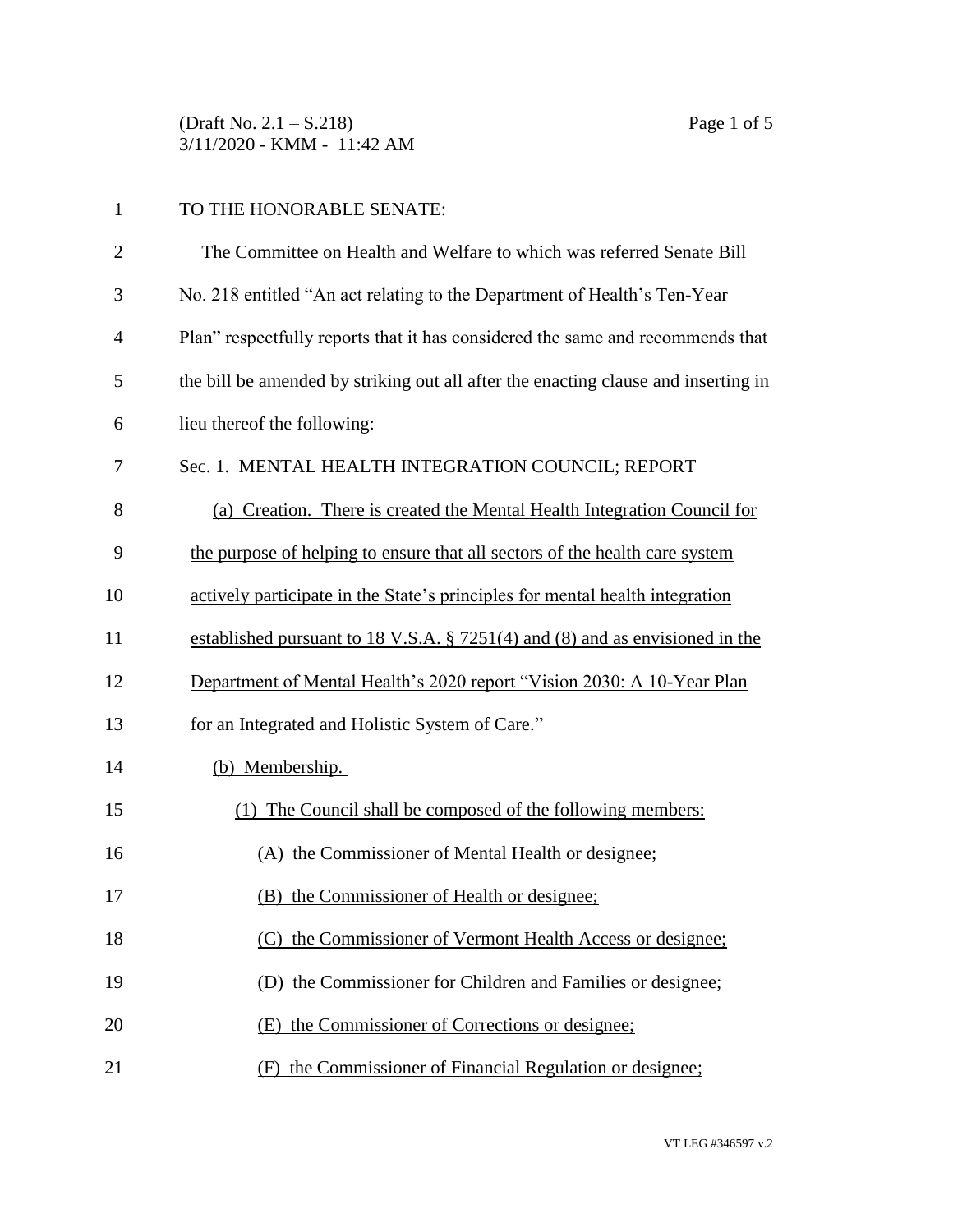## (Draft No. 2.1 – S.218) Page 2 of 5 3/11/2020 - KMM - 11:42 AM

| 1              |                 | (G) the executive director of the Green Mountain Care Board or  |
|----------------|-----------------|-----------------------------------------------------------------|
| $\overline{2}$ | designee;       |                                                                 |
| 3              |                 | (H) the Secretary of Education or designee;                     |
| 4              |                 | (I) a representative, appointed by the Vermont Medical Society; |
| 5              |                 | (J) a representative, appointed by the Vermont Association for  |
| 6              |                 | <b>Hospitals and Health Systems;</b>                            |
| 7              |                 | (K) a representative, appointed by Vermont Care Partners;       |
| 8              |                 | (L) a representative, appointed by the Vermont Association of   |
| 9              |                 | <b>Mental Health and Addiction Recovery;</b>                    |
| 10             |                 | (M) a representative, appointed by Bi-State Primary Care;       |
| 11             |                 | (N) a representative, appointed by the University of Vermont    |
| 12             | Medical School; |                                                                 |
| 13             |                 | (O) the chief executive officer of OneCare Vermont or designee; |
| 14             |                 | (P) the Health Care Advocate established pursuant to 18 V.S.A.  |
| 15             | \$9602;         |                                                                 |
| 16             |                 | (Q) the Mental Health Care Ombudsman established pursuant to 18 |
| 17             | V.S.A. § 7259;  |                                                                 |
|                |                 |                                                                 |

19 largest number of covered lives in Vermont;

18 (R) a representative, appointed by the insurance plan with the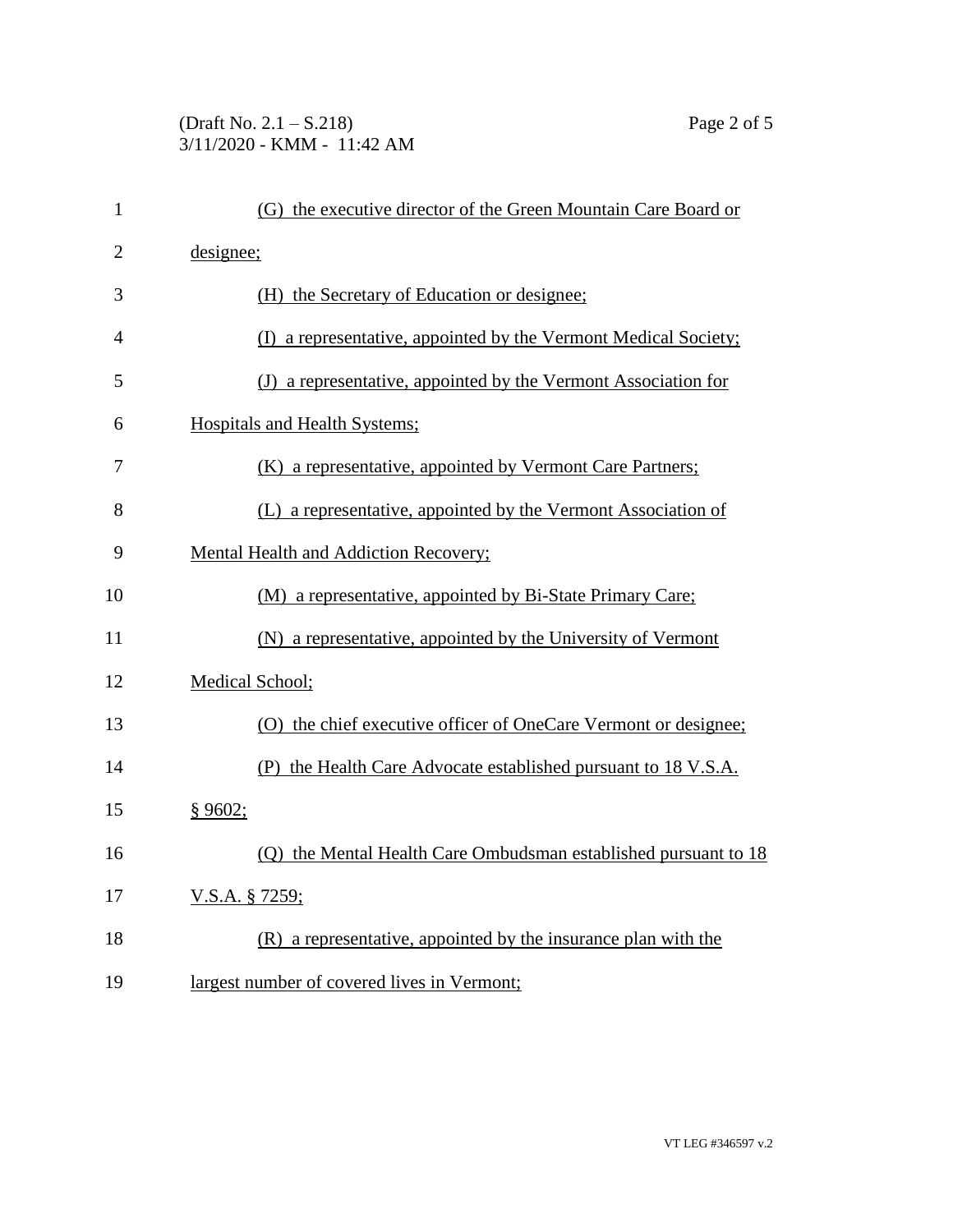## (Draft No. 2.1 – S.218) Page 3 of 5 3/11/2020 - KMM - 11:42 AM

| $\mathbf{1}$   | (S) two persons who have received mental health services in               |
|----------------|---------------------------------------------------------------------------|
| $\overline{2}$ | Vermont, appointed by Vermont Psychiatric Survivors, including one person |
| 3              | who has delivered peer services;                                          |
| 4              | (T) one family member of a person who has received mental health          |
| 5              | services, appointed by the Vermont chapter of National Alliance on Mental |
| 6              | Illness; and                                                              |
| 7              | (U) one family member of a child who has received mental health           |
| 8              | services, appointed by the Vermont Federation of Families for Children's  |
| 9              | Mental Health.                                                            |
| 10             | (2) The Council may create subcommittees comprising the Council's         |
| 11             | members for the purpose of carrying out the Council's charge.             |
| 12             | (c) Powers and duties. The Council shall address the integration of       |
| 13             | mental health in the health care system including:                        |
| 14             | (1) identifying obstacles to the full integration of mental health into a |
| 15             | holistic health care system and identifying means of overcoming those     |
| 16             | barriers;                                                                 |
| 17             | helping to ensure the implementation of existing law to establish         |
| 18             | full integration within each member of the Council's area of expertise;   |
| 19             | (3) establishing commitments from non-state entities to adopt practices   |
| 20             | and implementation tools that further integration;                        |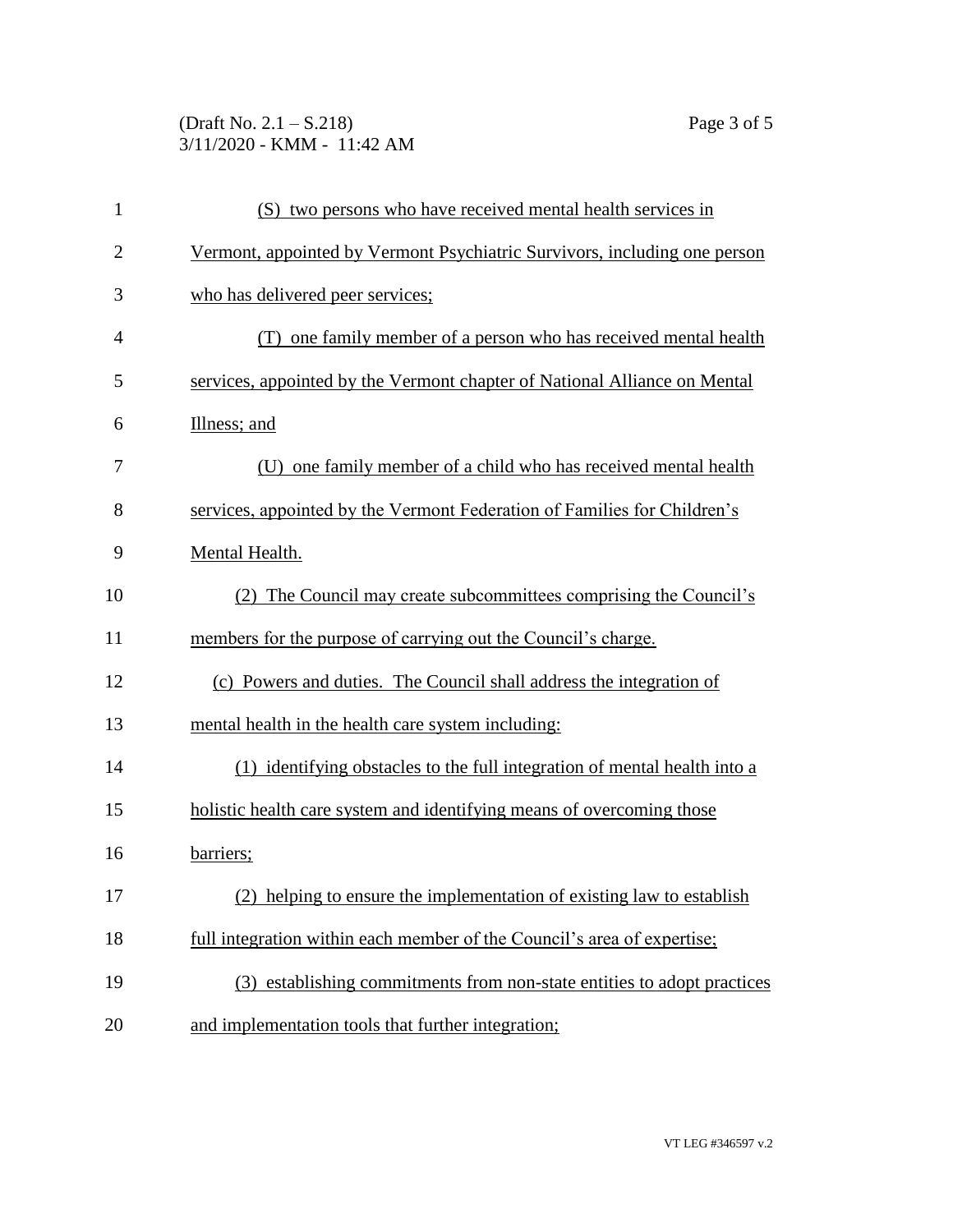## (Draft No. 2.1 – S.218) Page 4 of 5 3/11/2020 - KMM - 11:42 AM

| $\mathbf{1}$   | (4) proposing legislation where current statute is either inadequate to           |
|----------------|-----------------------------------------------------------------------------------|
| $\overline{2}$ | achieve full integration or where it creates barriers to achieving the principles |
| 3              | of integration; and                                                               |
| 4              | (5) fulfilling any other duties the Council deems necessary to achieve            |
| 5              | its objectives.                                                                   |
| 6              | (d) Assistance. The Council shall have the administrative, technical, and         |
| 7              | legal assistance of Department of Mental Health.                                  |
| 8              | (e) Report.                                                                       |
| 9              | (1) On or before December 15, 2021, the Commissioners of Mental                   |
| 10             | Health and of Health shall report on the Council's progress to the Joint          |
| 11             | Health Reform Oversight Committee.                                                |
| 12             | (2) On or before January 15, 2023, the Council shall submit a final               |
| 13             | written report to the House Committee on Health Care and to the Senate            |
| 14             | Committee on Health and Welfare with its findings and any                         |
| 15             | recommendations for legislative action, including a recommendation as to          |
| 16             | whether the term of the Council should be extended.                               |
| 17             | Meetings.<br>(f)                                                                  |
| 18             | (1) The Commissioner of Mental Health shall call the first meeting of             |
| 19             | the Council.                                                                      |
| 20             | (2) The Commissioner of Mental Health shall serve as chair. The                   |
| 21             | Commissioner of Health shall serve as vice chair.                                 |